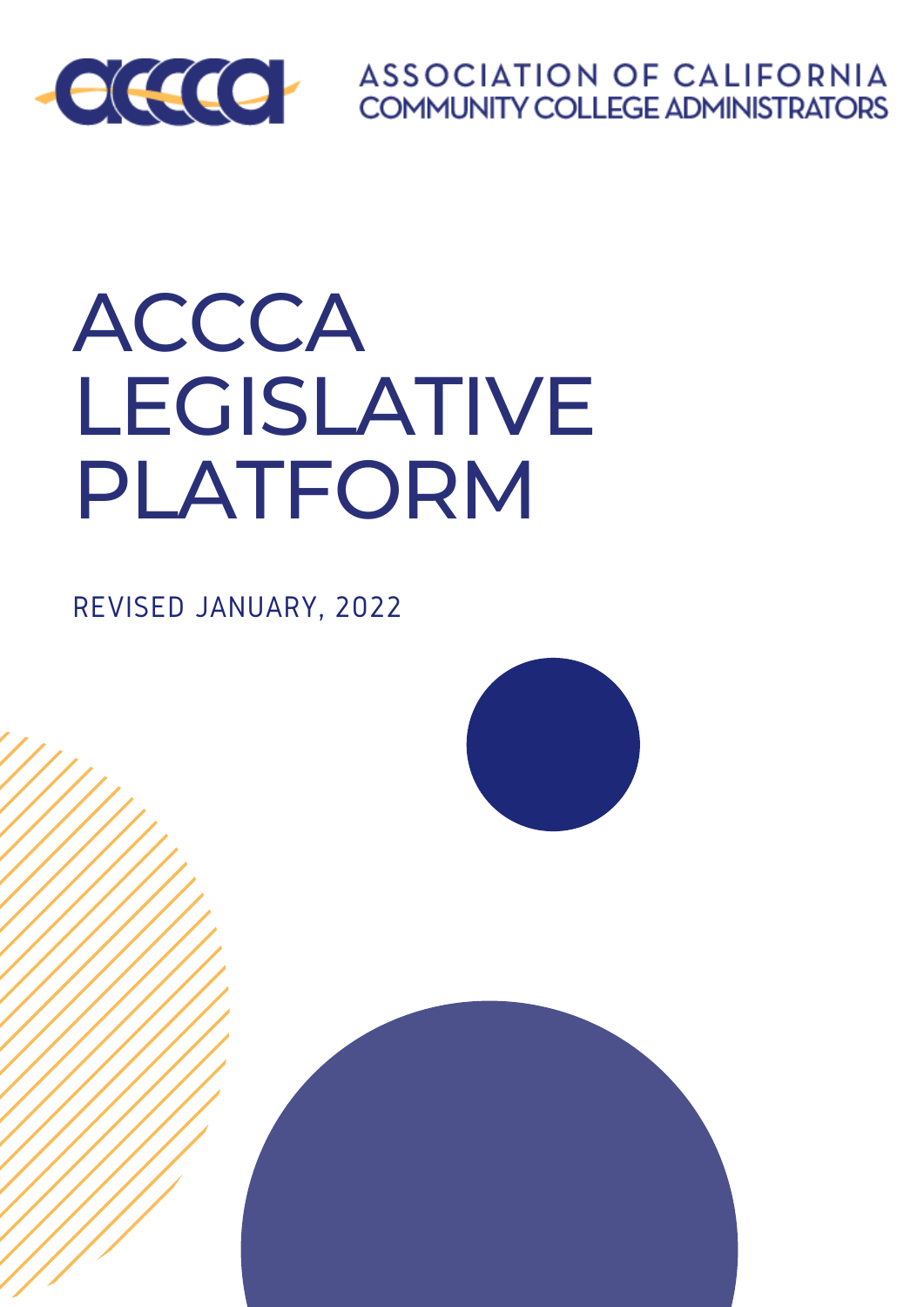Since its founding in 1975, ACCCA has always taken an active role in the development and advocacy of public policy and legislation for the benefit of the California community college system and its administrative leadership. In this current time of uncertainty and adaptation, those efforts are even more essential to best represent the interests of our members.

# Core Values of the Association

- *Honesty, integrity and professionalism in leadership*
- *Ethical and effective advocacy*
- *Dedication to service and commitment to quality in support of access and excellence*
- *Building synergy and camaraderie through trust, teamwork and commitment*
- *The uniqueness, diversity and creativity of all ACCCA members within the college community*
- *Leadership excellence and promoting continuous professional development for all members*

# Core Legislative Priorities

# *Diversity, Equity and Inclusion*

As an organization with an incredibly vibrant and diverse membership, ACCCA is committed to social justice through equity-minded practices, transformative leadership, and community engagement, and we support the Chancellor's call to action for racial justice. We believe this commitment is essential to enhancing our community to best serve the diverse students on each campus of the California Community College system.

ACCCA supports proactive efforts to identify and remove structural barriers to equity within our system, investing in equity-minded policies, practices, and resources to foster a culture where all people can fully participate in their higher education.

# *Local Autonomy*

ACCCA holds steadfast to the principle that local control is fundamental to establishing and operating sound programs for students. Because districts are accountable to their local community, they must have the flexibility and agility to meet local needs. ACCCA opposes legislation that would impair or infringe upon the authority of community college districts (CCDs) or interfere with the ability of a CCD's staff to carry out the objectives established by their local Board.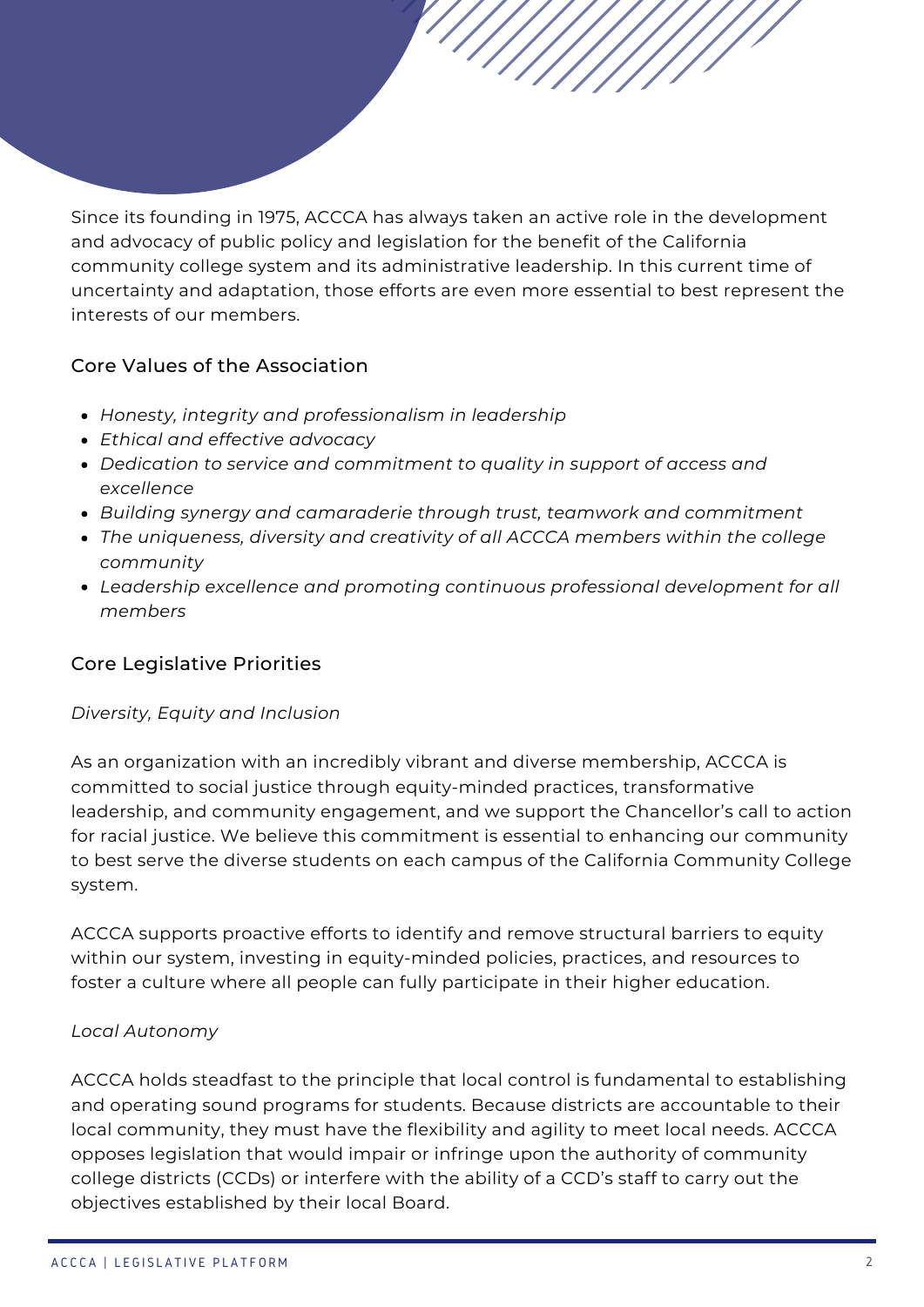Additionally, ACCCA opposes any expansion of the scope of collective bargaining, except where it would facilitate effective management. We support local efforts to reduce the adversarial nature of employee relations, and promote collegiality and partnerships between management and all employees.

#### *Current Expense of Education*

The "current expense of education" provision in the Education Code, commonly referred to as the 50% law, has been in existence since the 1920s. While the delivery of education has changed remarkably over this near century, this law has not kept pace with these changes adding to the structural underfunding of college operations. ACCCA supports modernization of the education code that acknowledges the critical support services provided outside of the classroom that are essential to today's students, such as counselors, librarians, academic advisors, financial aid advisors, information technology professionals, health care staff, and orientation leaders. This modernization is more important than ever if colleges are to survive the ongoing fiscal impacts of the pandemic, and to align current law with the SCFF and the Vision for Success.

# *Developing and Sustaining Leaders*

The future of California's community college system depends upon the quality of its leadership. ACCCA's core mission is building and sustaining a robust pool of leaders for the community college system. Community college administration is a public service that provides quality support to ensure student success.

Much has been demanded of administrators throughout the COVID-19 pandemic. Recruitment, retention and robust and sustainable professional learning opportunities require long-term commitments from the state Legislature to develop and support strategic initiatives that will address the changing nature of education leadership.

# *Retirement Security*

Retirement issues are of fundamental importance to both active and retired ACCCA members. By Executive Order, retirees have been granted more post-retirement earning opportunities in order to address COVID-19-related staffing shortages. ACCCA supports parity in post-retirement earnings opportunities between CalSTRS and CalPERS members, and the extension of these temporary flexibilities throughout the duration of the K-14 staffing shortage.

At the federal level, ACCCA supports the elimination of the windfall elimination provision and the government pension offset that impose penalties on Social Security earnings for educators in the CalSTRS system.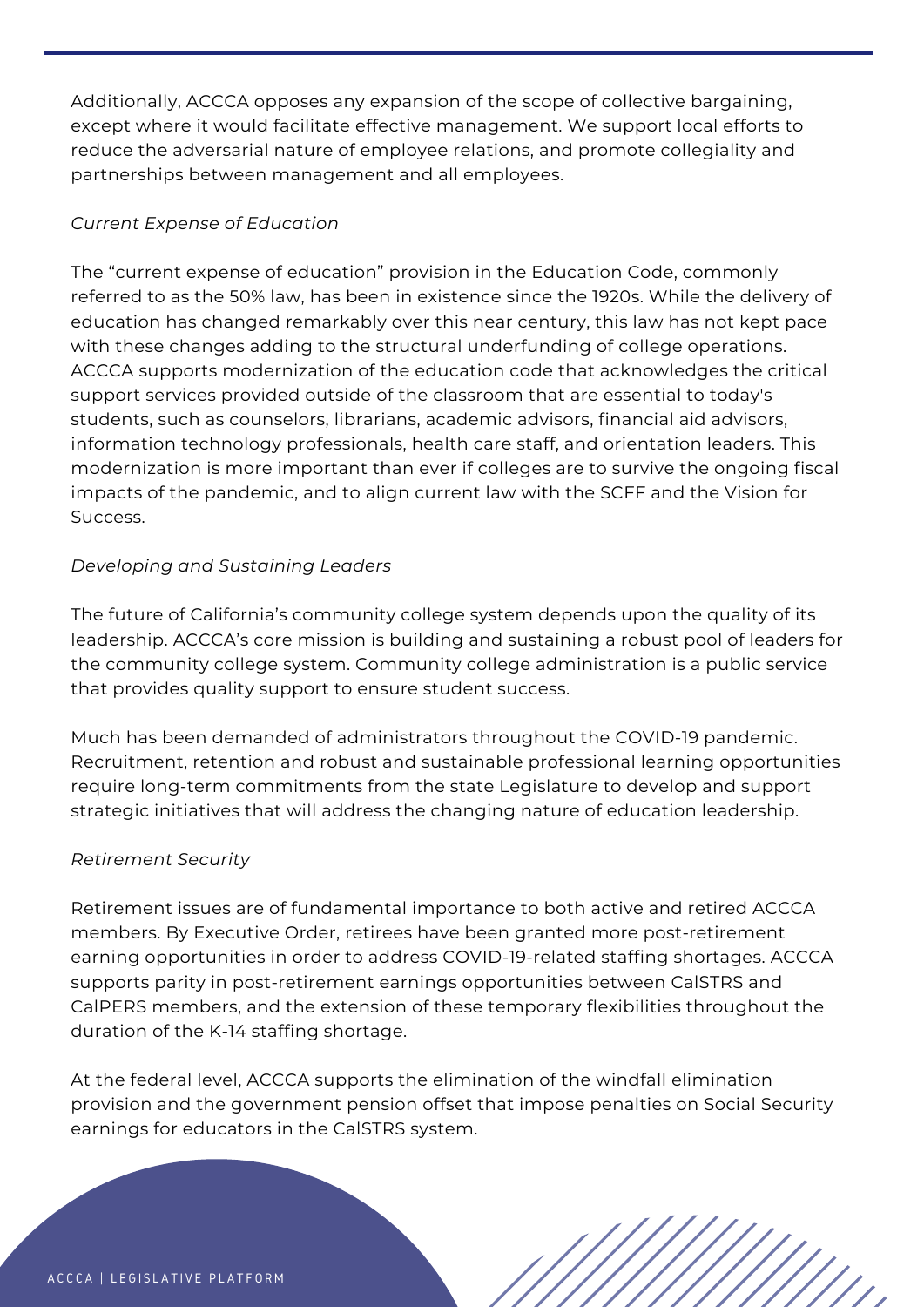#### *Fees and Education Costs*

California's community college fees are the least expensive in the nation; however, the full cost can add up. The role of California's community colleges as a conduit for meeting students' basic needs has evolved over time and it warrants a clear statement of purpose within the mission of the system.

ACCCA supports legislative proposals that help both full-time and part-time students to better afford college and successfully achieve their educational goals in a cost- and time-efficient manner. As more financial aid resources are offered to students, financial literacy must be viewed as a key component of student success.

At the federal level, ACCCA supports a tuition-free community college program that recognizes California's unique tuition and funding structure and rewards the state's current investment in higher education.

#### Finance and Funding Priorities

ACCCA calls on state government to provide funds in a manner that builds excellence in public postsecondary education and recognizes the true cost of educating students. Proposition 98 was established in the State Constitution by voters to set a *minimum funding level* for California's public schools. ACCCA supports full funding obligated under Proposition 98 and opposes legislation that would limit local control in making spending decisions that are best for the unique circumstances of local communities.

ACCCA's highest priority for allocation of Proposition 98 funds is full funding of the community college portion [11%]; ensuring the Student Centered Funding Formula [SCFF] is fully funded; providing adjustments for inflation, enrollment access growth, and increasing base costs; and guaranteed revenue backfills to provide certainty in budgeting.

We recognize the future effects of the COVID-19 pandemic on the state's finances and student population remains unknown. ACCCA supports a soft landing for those districts that have experienced significant enrollment—and funding—declines as a result.

#### *Campus Health, Wellness, and Safety*

In this era of the pandemic, ACCCA holds fast to its belief that every student and every employee must be provided a safe work and educational environment that is conducive to human growth and development. ACCCA supports, and will fight for sufficient resources to assure a safe environment and that will support the physical, social and emotional needs of students and employees.